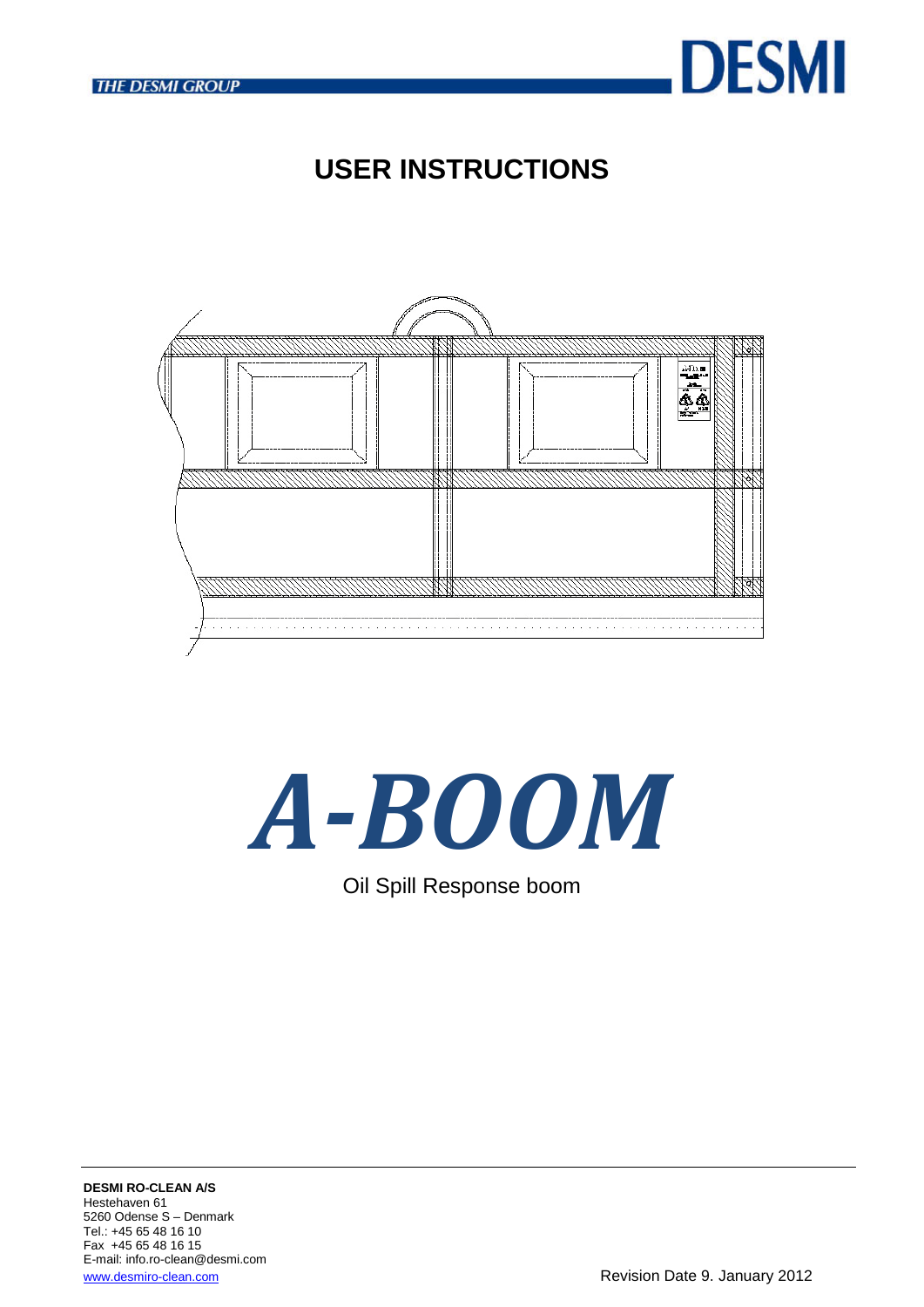





A-BOOM is a solid float fence type of boom. The boom is delivered ready for deployment in the event of an oil spill in a harbour, jetty, lake or other protected water area.

A-BOOM is manufactured in UV-resistant white coated Polypropylene with 3 reinforcement bands in Polyethylene sewed on to the fabric for added tensile strength.

The boom is equipped with closed cell polyethylene foam floats sewed into the fabric.

Each section of 15 metres is delivered in carrying bags. The sections are easily connected with 8 x 50mm U-bolt with end plate and wing nuts.





With a weight of only 1.5 kg/m a 15 metre section weights only 22 kg.

## **A-BOOM**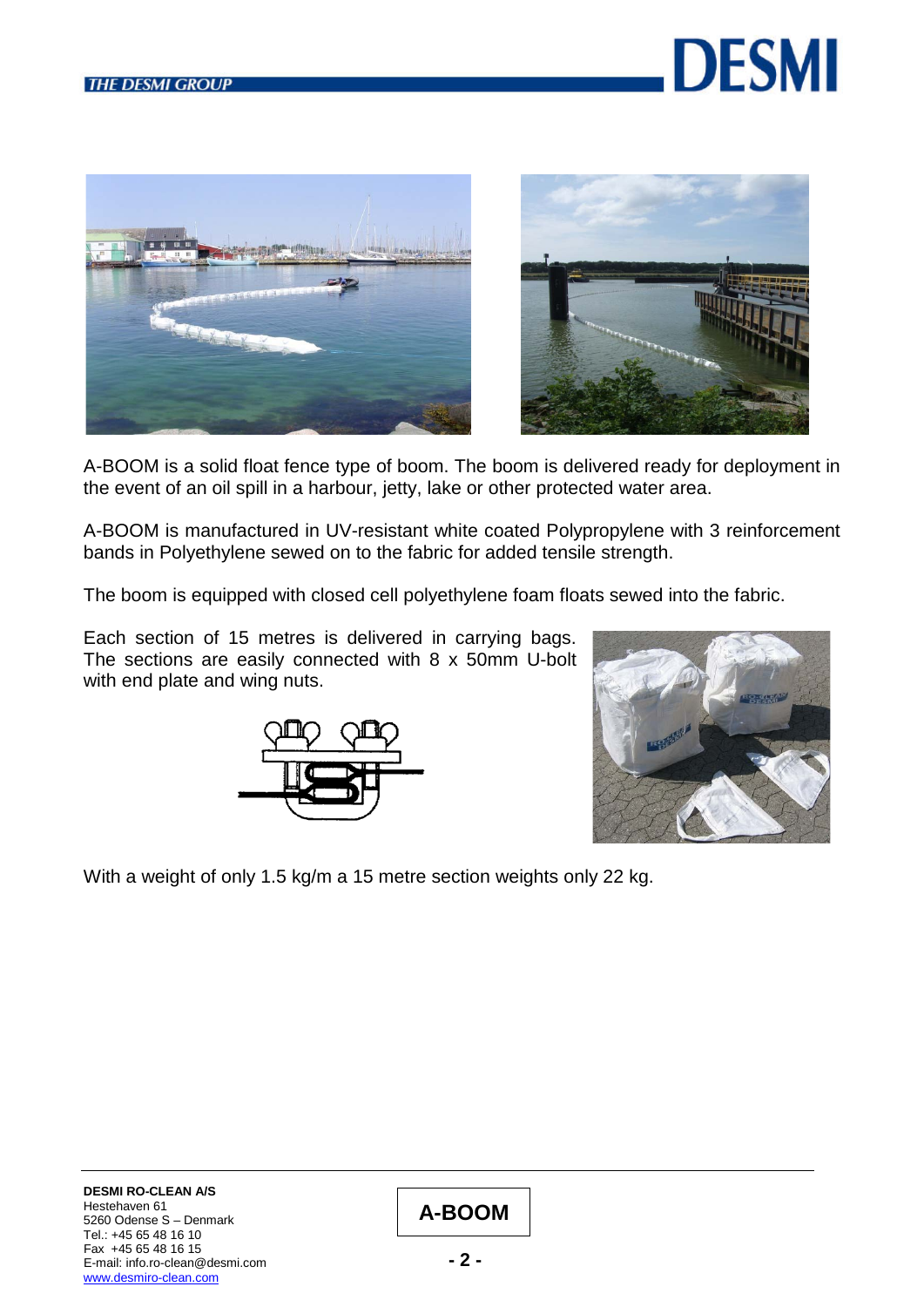

The A-BOOM tow end is a triangular section of A-BOOM that facilitates coupling of a towing or anchor rope and spreads the load over the boom end. A foam float is incorporated for adequate buoyancy. Coupling to A-BOOM is achieved using the standard 'U' Bolt connector.



#### **Cleaning.**

The smoothly profiled and uncluttered design of the A-BOOM may be cleaned after use using low-pressure hot water (not steam), detergents (not solvents). Some staining of the fabric may occur.

#### **Storage.**

A-BOOM should be stored out of sunlight and excessive heat.

## **Disposal.**

A-BOOM is delivered with a certificate showing that it can be burned in an incinerator. Only the 6 mm galvanised ballast chain must be removed before burning.



**DESMI RO-CLEAN A/S** Hestehaven 61 5260 Odense S – Denmark Tel.: +45 65 48 16 10 Fax +45 65 48 16 15 E-mail: info.ro-clean@desmi.com [www.desmiro-clean.com](http://www.desmiro-clean.com/)

# **A-BOOM**